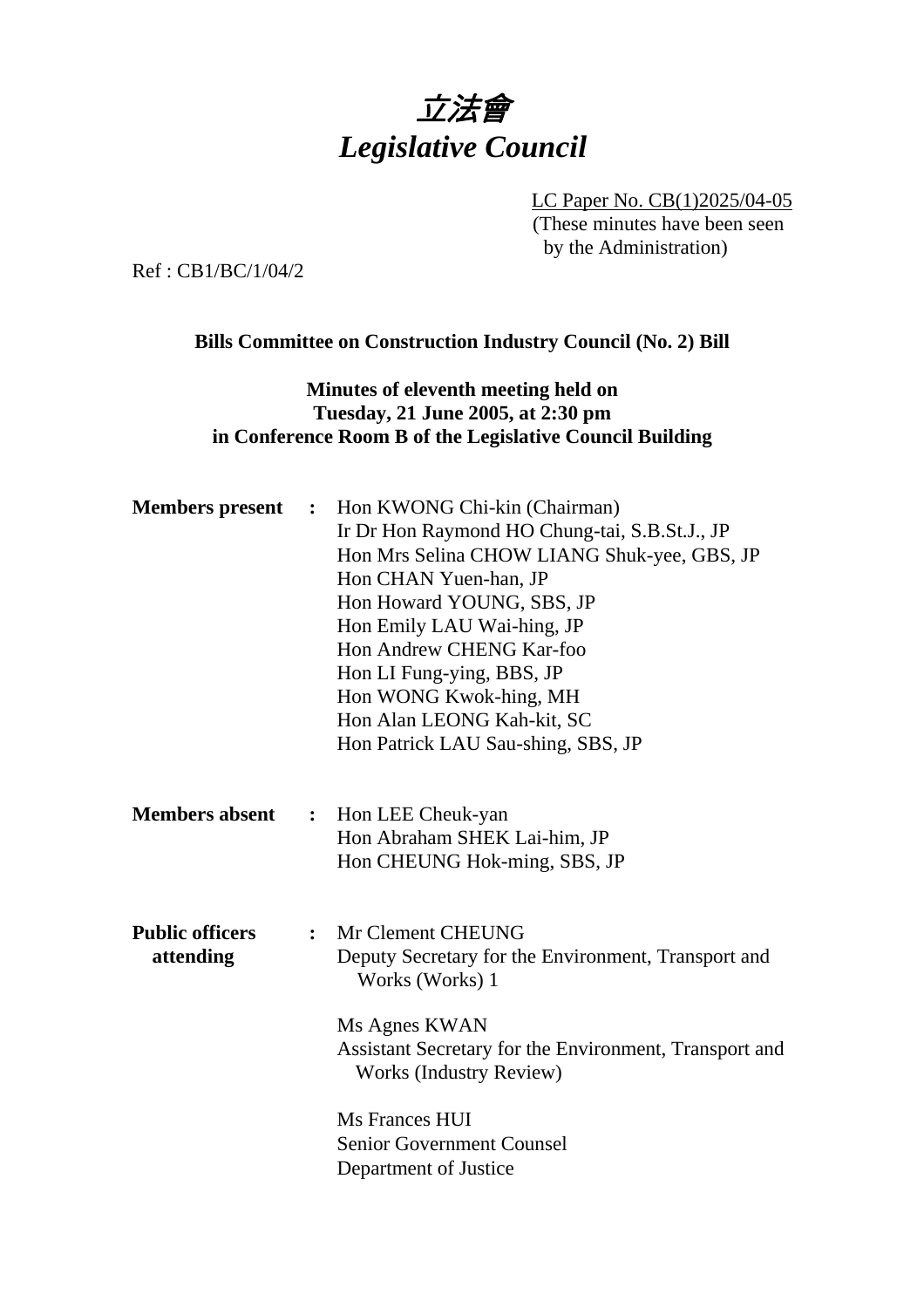|        |              | <b>Clerk in attendance:</b>    | Miss Odelia LEUNG<br>Chief Council Secretary (1)4                             |               |                                                                                                                                                                                     |
|--------|--------------|--------------------------------|-------------------------------------------------------------------------------|---------------|-------------------------------------------------------------------------------------------------------------------------------------------------------------------------------------|
|        |              | <b>Staff in attendance:</b>    | <b>Miss Kitty CHENG</b><br><b>Assistant Legal Adviser 5</b><br>Ms Sarah YUEN  |               |                                                                                                                                                                                     |
|        |              |                                | Senior Council Secretary (1)6                                                 |               |                                                                                                                                                                                     |
| Action |              |                                |                                                                               |               |                                                                                                                                                                                     |
|        | I            | <b>Confirmation of minutes</b> | (LC Paper No. CB(1)1808/04-05                                                 |               | -- Minutes of meeting on 31 May<br>2005)                                                                                                                                            |
|        |              |                                |                                                                               |               | The minutes of the meeting held on 31 May 2005 were confirmed.                                                                                                                      |
|        | $\mathbf{I}$ |                                | <b>Meeting with the Administration</b><br>(LC Paper No. $CB(1)1807/04-05(01)$ |               | -- List of follow-up actions<br>arising from discussion at the<br>meeting on 31 May 2005                                                                                            |
|        |              |                                | LC Paper No. CB(1)1807/04-05(02)                                              | $\sim$ $\sim$ | Administration's response to<br>the list of follow-up actions<br>arising from discussion at the<br>meeting on 31 May 2005                                                           |
|        |              |                                | LC Paper No. $CB(1)1807/04-05(03)$ --                                         |               | Letter dated 15 June 2005<br>Administration<br>the<br>from<br>providing information on the<br>meeting arrangements of the<br>Construction<br>Industry<br><b>Training Authority)</b> |

2. The Bills Committee deliberated (Index of proceedings attached at the **Appendix**).

Follow-up actions by the Administration

- Admin 3. The Administration was requested to:
	- (a) obtain a written undertaking from the Provisional Construction Industry Co-ordination Board that it supported meetings of the future Construction Industry Council (CIC) be open to the public;
	- (b) make an undertaking during the second reading debate on the Bill that it was the Government's committed policy to open up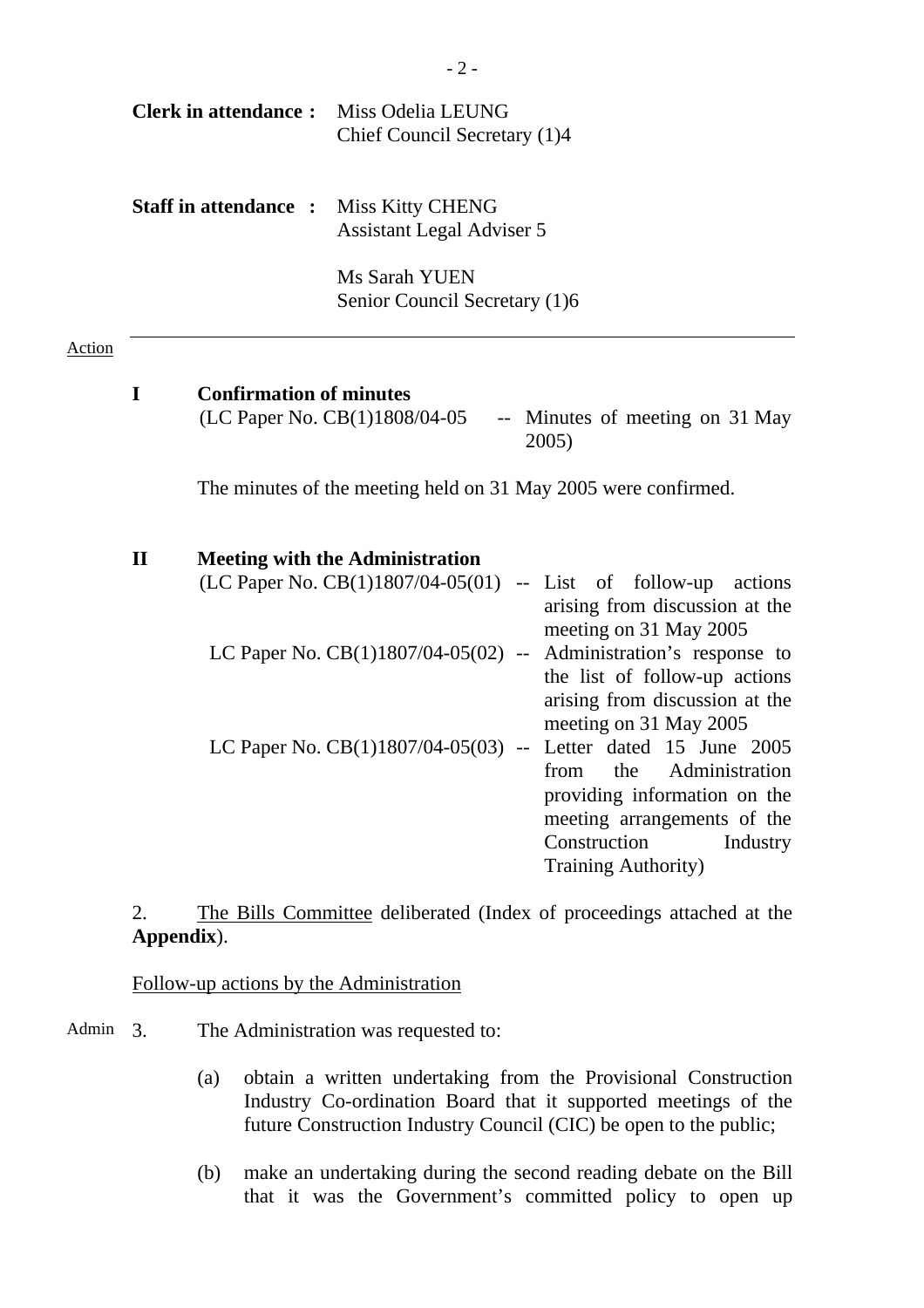meetings of CIC;

- (c) consider providing in law that meetings of CIC be open to the public except under certain specified circumstances. One suggestion was to add a clause in Schedule 2 to the Bill; and
- (d) provide information on the practices of other public bodies which conducted open meetings. The Town Planning Board (TPB) and the Housing Authority (HA) had been quoted as examples.
- ALA 4. Members also requested the Assistant Legal Adviser to consider drafting Committee Stage Amendments concerning opening up meetings of CIC in the event that the Administration refused to so specify in law.

## **III Any other business**

5. Members agreed to reschedule the twelfth meeting of the Bills Committee originally scheduled for 7 July 2005 for Thursday, 14 July 2005, at 4:30 pm. They also agreed to schedule the thirteenth meeting of the Bills Committee for Wednesday, 20 July 2005, from 2:30 pm to 6:30 pm.

- 6. Members agreed to discuss the following at the twelfth meeting
	- (a) Meeting arrangements for CIC;
	- (b) Finance for the Construction Industry Training Authority and CIC; and
	- (c) Clause-by-clause examination of the Bill.
- 7. The meeting ended at 4:15 pm.

Council Business Division 1 Legislative Council Secretariat 11 July 2005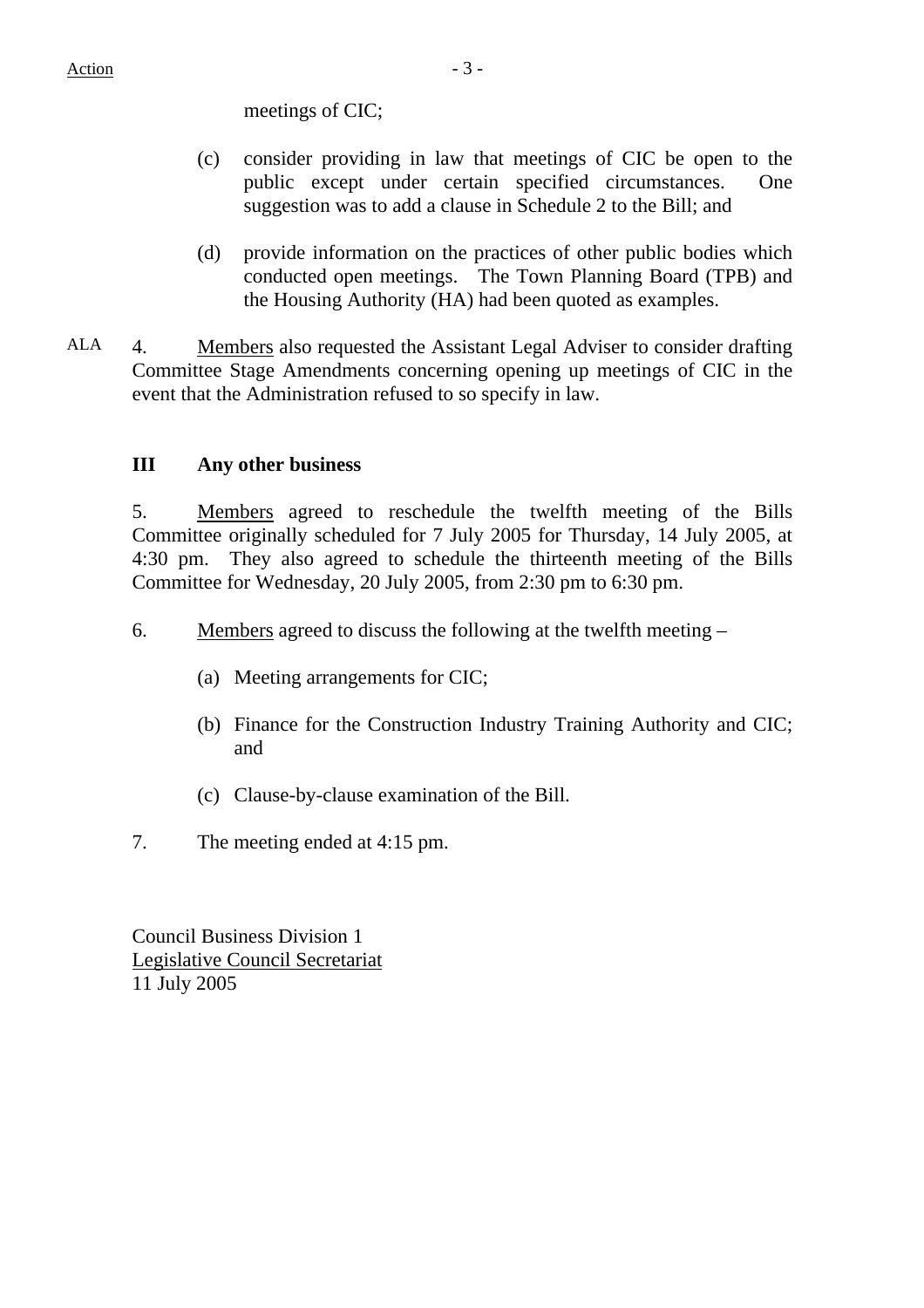## **Proceedings of the eleventh meeting of the Bills Committee on Construction Industry Council (No. 2) Bill on Tuesday, 21 June 2005, at 2:30 pm in Conference Room B of the Legislative Council Building**

| <b>Time marker</b> | <b>Speaker</b>                 | Subject(s)                                                                                                                                                                                                                                                                                                                                                                                                                                                                                                                                                                                                                                                                                                | <b>Action</b><br>required |
|--------------------|--------------------------------|-----------------------------------------------------------------------------------------------------------------------------------------------------------------------------------------------------------------------------------------------------------------------------------------------------------------------------------------------------------------------------------------------------------------------------------------------------------------------------------------------------------------------------------------------------------------------------------------------------------------------------------------------------------------------------------------------------------|---------------------------|
| 000000 - 000049    | Chairman                       | Confirmation of minutes<br>of<br>the<br>meeting held on 31 May 2005<br>(LC Paper No. CB(1)1808/04-05)                                                                                                                                                                                                                                                                                                                                                                                                                                                                                                                                                                                                     |                           |
| $000050 - 000131$  | Chairman                       | Opening remarks                                                                                                                                                                                                                                                                                                                                                                                                                                                                                                                                                                                                                                                                                           |                           |
|                    |                                | Discussion on the meeting arrangements of the Construction Industry Training Authority                                                                                                                                                                                                                                                                                                                                                                                                                                                                                                                                                                                                                    |                           |
| 000132 - 000540    | Administration                 | Briefing by the Administration on its<br>letter dated 15 June 2005 providing<br>information<br>the<br>meeting<br>on<br>arrangements of the Construction<br><b>Industry Training Authority (CITA)</b><br>(LC Paper No. CB(1)1807/04-05(03))                                                                                                                                                                                                                                                                                                                                                                                                                                                                |                           |
| 000541 - 002003    | Ms Emily LAU<br>Administration | of<br>member's expression<br>A<br>the<br>following views $-$<br>(a) Meetings of the Construction<br>Industry Council (CIC) should in<br>principle be open to the public,<br>and that this principle should be<br>specified in Schedule 2 to the Bill.<br>Reference could be made to the<br>Town Planning Board (TPB);<br>(b) The Administration needed<br>to<br>explain why the seven urgent<br>meetings called by CITA were not<br>open to the public;<br>(c) The meeting venue was too small<br>as it could accommodate only 24<br>people;<br>was questionable<br>$(d)$ It<br>whether<br>guidelines<br>CITA's<br>open<br>on<br>meetings, issued in 1997 (the 1997<br>guidelines), were still in effect; |                           |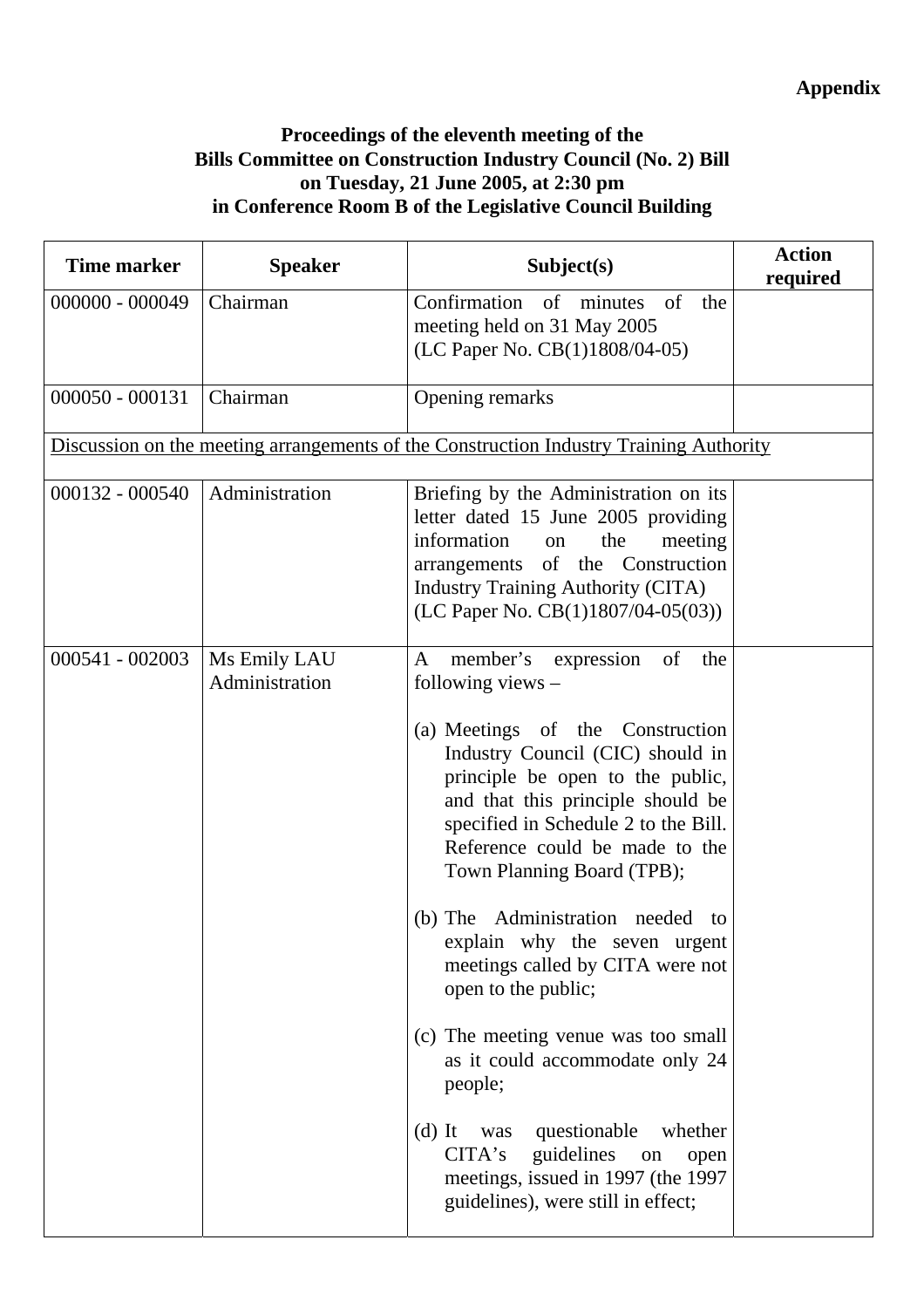| Time marker | <b>Speaker</b> | Subject(s)                                                                                                                                                                                                                                                                                                                                                                                                                                                                                                                                                   | <b>Action</b><br>required                                            |
|-------------|----------------|--------------------------------------------------------------------------------------------------------------------------------------------------------------------------------------------------------------------------------------------------------------------------------------------------------------------------------------------------------------------------------------------------------------------------------------------------------------------------------------------------------------------------------------------------------------|----------------------------------------------------------------------|
|             |                | (e) Proposed legislative amendments<br>and CITA's operating results and<br>investments should be discussed at<br>open meetings $(3.1(b)$ and $(c)$ of<br>the 1997 guidelines); and                                                                                                                                                                                                                                                                                                                                                                           |                                                                      |
|             |                | (f) CIC should not have unfettered<br>discretion to determine whether to<br>exclude the public from its<br>meetings $(4(n)$ of the 1997<br>guidelines).                                                                                                                                                                                                                                                                                                                                                                                                      |                                                                      |
|             |                | Administration's expression of the<br>following points $-$                                                                                                                                                                                                                                                                                                                                                                                                                                                                                                   |                                                                      |
|             |                | (a) The Administration did not think<br>it appropriate to provide in law<br>that meetings of CIC be open to to take action<br>public<br>industry<br>since<br>the<br>stakeholders should be allowed<br>the flexibility in deciding the<br>operational details once CIC was<br>established.<br>However,<br>an<br>undertaking could be made during<br>the second reading debate on the<br>Bill that it was the Government's<br>committed policy to encourage<br>CIC to enhance its transparency<br>by conducting open meetings<br>under suitable circumstances; | The<br>Administration<br>under<br>paragraph $3(b)$<br>of the minutes |
|             |                | (b) TPB's meeting<br>arrangements<br>should not be applied to CIC<br>because the former examined<br>territorial issues<br>and<br>was<br><sub>a</sub><br>Government-led<br>organization,<br>whereas the latter was intended to<br>be a self-regulatory body led by<br>practitioners of local construction<br>industry;                                                                                                                                                                                                                                        |                                                                      |
|             |                | (c) The seven urgent meetings of<br>CITA were not open to the public<br>because they dealt with sensitive<br>/internal matters that should not be<br>discussed<br>openly, such<br>as                                                                                                                                                                                                                                                                                                                                                                         |                                                                      |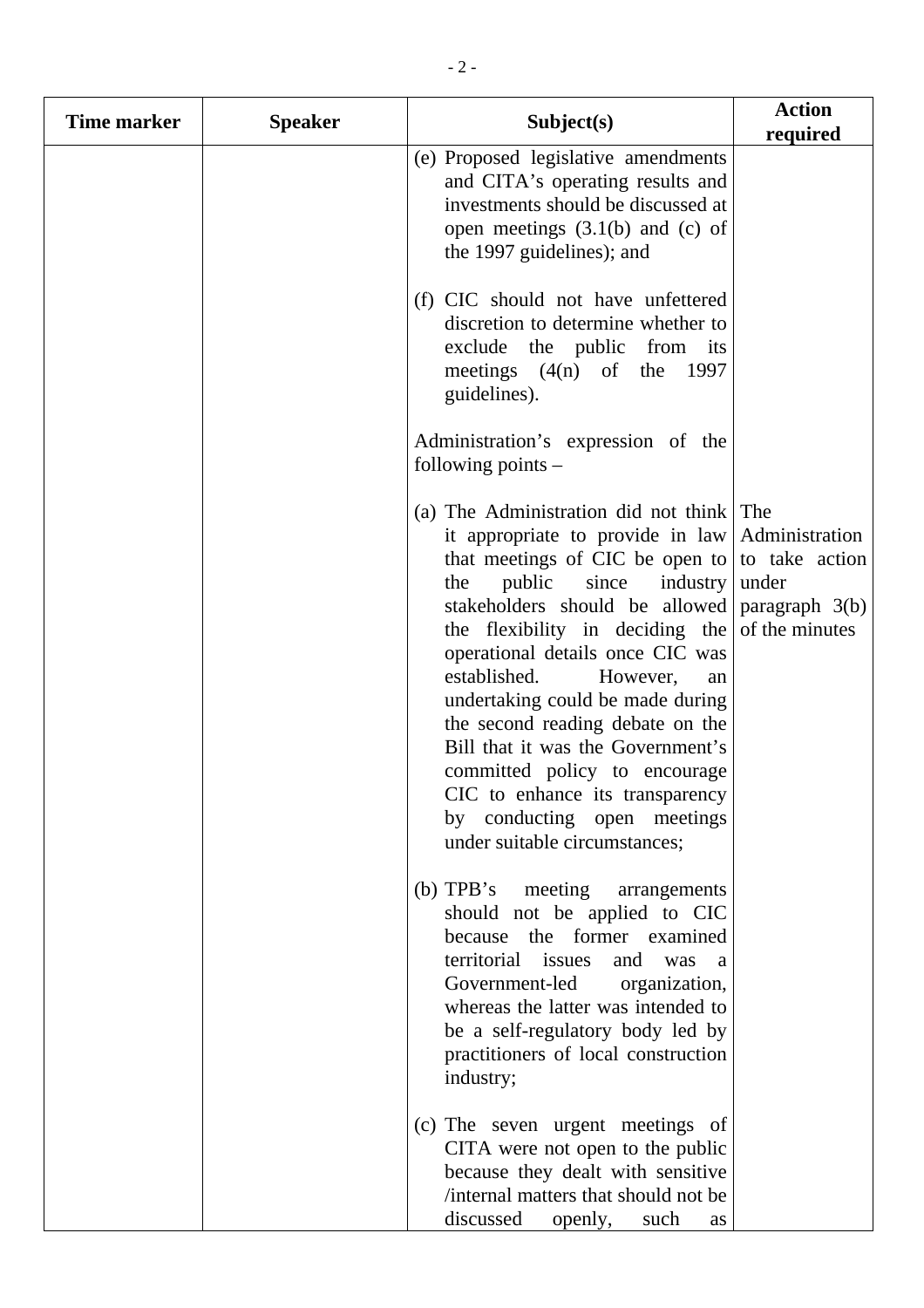| Time marker     | <b>Speaker</b>                    | Subject(s)                                                                                                                                                                                                                                                                                                                                                                                                                                                                 | <b>Action</b><br>required |
|-----------------|-----------------------------------|----------------------------------------------------------------------------------------------------------------------------------------------------------------------------------------------------------------------------------------------------------------------------------------------------------------------------------------------------------------------------------------------------------------------------------------------------------------------------|---------------------------|
|                 |                                   | decisions,<br>personnel<br>legal<br>proceedings related<br>levy<br>to<br>assessment/collection and CITA's<br>financial results;                                                                                                                                                                                                                                                                                                                                            |                           |
|                 |                                   | (d) Past experience demonstrated that<br>the public was not enthusiastic<br>about attending CITA's meetings.<br>Should there be a need for a larger<br>meeting venue<br>to cater<br>for<br>increased public<br>demand<br>for<br>attendance, suitable arrangements<br>could be made; and                                                                                                                                                                                    |                           |
|                 |                                   | (e) The 1997 guidelines were still in<br>force and they served as a useful<br>basis for CIC to give thoughts on<br>its own meeting practices.                                                                                                                                                                                                                                                                                                                              |                           |
|                 |                                   | The member's view that if CIC was<br>not Government-led, it should be<br>more willing to open up its meetings.<br>She reiterated the need to provide for<br>open meetings in law because the<br>Administration's<br>proposed<br>undertaking in (a) above would not<br>suffice                                                                                                                                                                                              |                           |
|                 |                                   | Administration's indication that apart<br>from its undertaking in (a), the<br>Provisional Construction<br>Industry<br>Co-ordination Board (PCICB) had<br>arrived at a broad consensus that<br>current meeting arrangements adopted<br>by CITA could be extended to CIC.<br>While industry stakeholders generally<br>felt that CIC should have greater<br>flexibility to work out the details, the<br>majority had no objections against<br>opening up its future meetings. |                           |
| 002004 - 002220 | Mrs Selina CHOW<br>Administration | A member's view that while CIC<br>should be encouraged to be more<br>open, it should be given flexibility in<br>determining its meeting arrangements                                                                                                                                                                                                                                                                                                                       |                           |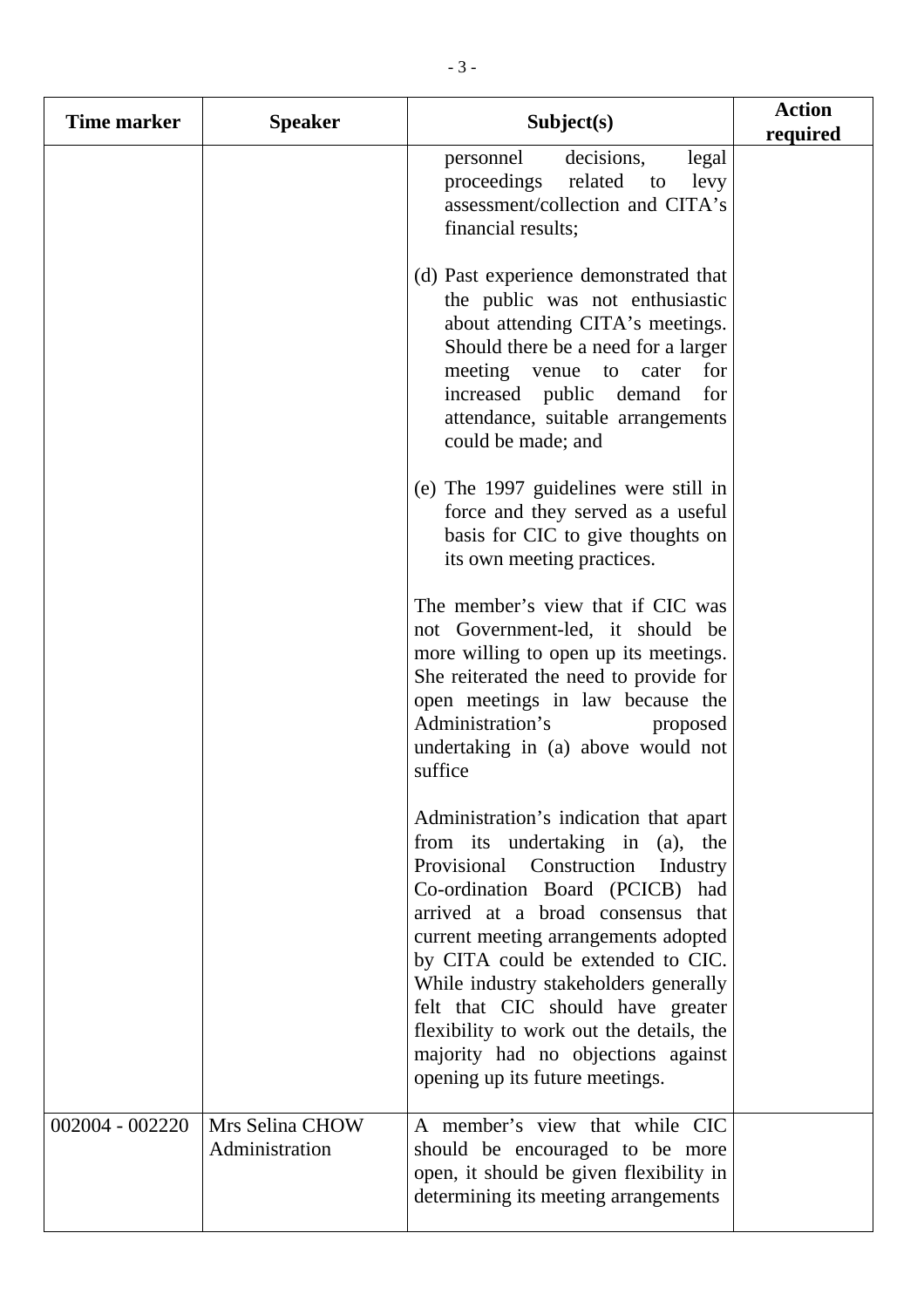| Time marker     | <b>Speaker</b>                       | Subject(s)                                                                                                                                                                                                                                                                                                                                                                                                                                                                                                                                                                                                                                                                                                                                                                                                                                                                                                                                                                                                                                                                     | <b>Action</b><br>required                   |
|-----------------|--------------------------------------|--------------------------------------------------------------------------------------------------------------------------------------------------------------------------------------------------------------------------------------------------------------------------------------------------------------------------------------------------------------------------------------------------------------------------------------------------------------------------------------------------------------------------------------------------------------------------------------------------------------------------------------------------------------------------------------------------------------------------------------------------------------------------------------------------------------------------------------------------------------------------------------------------------------------------------------------------------------------------------------------------------------------------------------------------------------------------------|---------------------------------------------|
|                 |                                      | Administration's agreement to obtain The<br>a written undertaking from PCICB Administration<br>that it supported meetings of the to take action<br>future CIC be open to the public.                                                                                                                                                                                                                                                                                                                                                                                                                                                                                                                                                                                                                                                                                                                                                                                                                                                                                           | under<br>paragraph $3(a)$<br>of the minutes |
| 002221 - 002739 | Miss CHAN Yuen-han<br>Administration | Administration's confirmation that at<br>present the papers and summary of<br>discussions of PCICB were accessible<br>to the public. Nonetheless, open<br>meeting arrangements had not been<br>implemented.<br>A member sought to ascertain the<br>following $-$<br>(a) Whether the seating capacity of<br>the future meeting venue would be<br>sufficient, in particular when<br>staffing matters were discussed<br>and many staff would wish to<br>attend the meeting(s) concerned;<br>and<br>(b) Whether staff of CIC would be<br>required to apply for annual leave<br>for attending the meetings.<br>Administration's expression of the<br>following points $-$<br>(a) Meeting facilities of CIC would be<br>provided according to the needs<br>identified; and<br>(b) At present CITA staff were<br>required to apply for annual leave<br>for attending meetings of CITA<br>$(4(f)$ of the 1997 guidelines).<br>CIC would come up with suitable<br>arrangements having regard to the<br>circumstances. Members' views<br>in this respect would be carefully<br>examined. |                                             |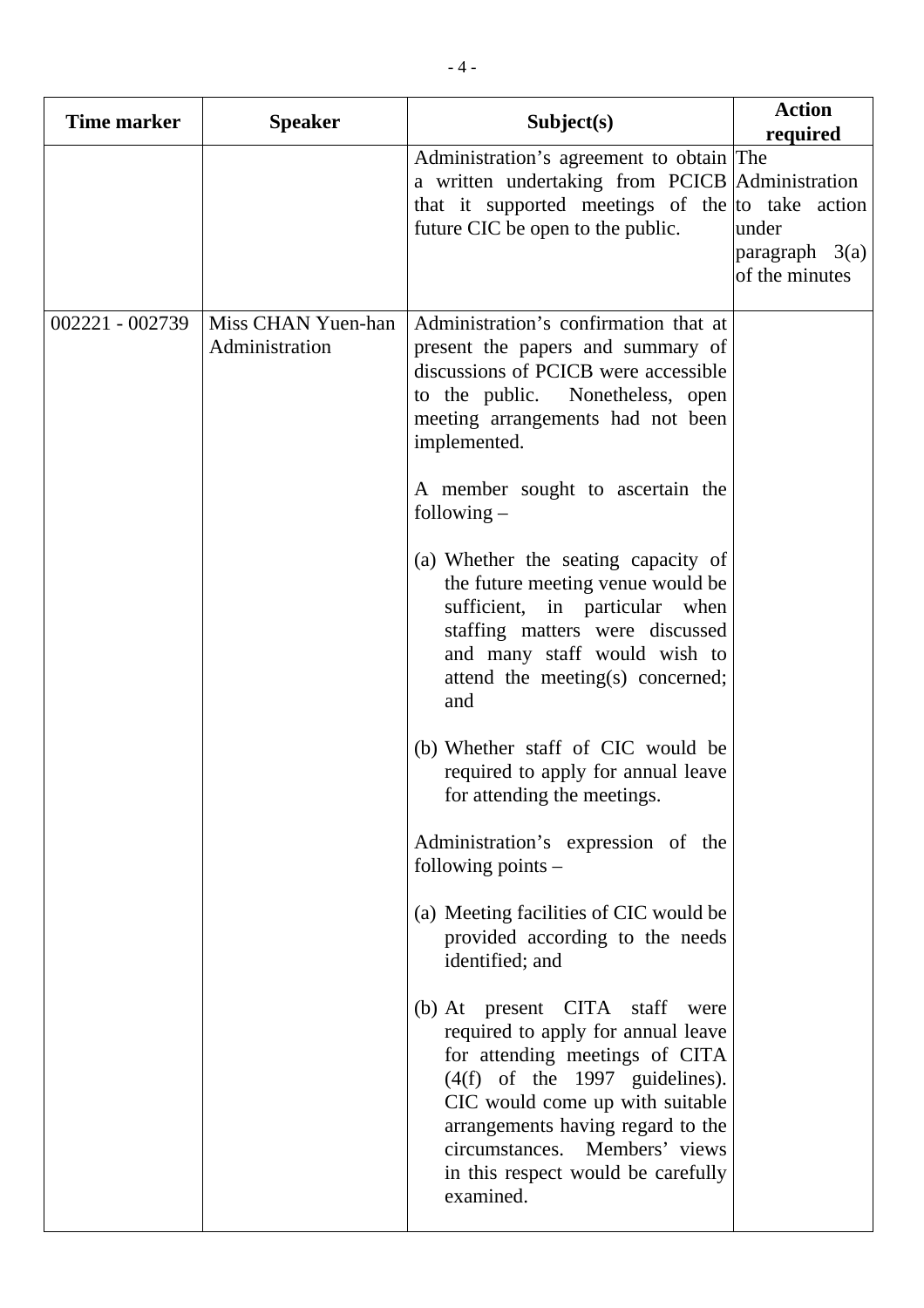| <b>Time marker</b> | <b>Speaker</b> | Subject(s)                                                                                                                                                                                                                                                                                                                                                                                                                            | <b>Action</b><br>required |
|--------------------|----------------|---------------------------------------------------------------------------------------------------------------------------------------------------------------------------------------------------------------------------------------------------------------------------------------------------------------------------------------------------------------------------------------------------------------------------------------|---------------------------|
|                    |                | The member's view that similar to the<br>practice of the civil service, CIC staff<br>representing unions should not be<br>required to apply for annual leave for<br>attending CIC meetings                                                                                                                                                                                                                                            |                           |
|                    |                | Administration's emphasis on the<br>need to allow industry stakeholders to<br>decide on operational details of CIC.                                                                                                                                                                                                                                                                                                                   |                           |
| 002740 - 003603    | Mr Patrick LAU | A member's query of the following:                                                                                                                                                                                                                                                                                                                                                                                                    |                           |
|                    | Administration | (a) What items were discussed at<br>open meetings of CITA (Annex 1)<br>to the 1997 guidelines); and                                                                                                                                                                                                                                                                                                                                   |                           |
|                    |                | (b) How to ensure CIC would open its<br>meetings if PCICB at present did<br>not conduct open meetings.                                                                                                                                                                                                                                                                                                                                |                           |
|                    |                | Administration's expression of the<br>following points -                                                                                                                                                                                                                                                                                                                                                                              |                           |
|                    |                | (a) CITA discussed items other than<br>those listed in paragraph 3 of the<br>1997 guidelines at open meetings.<br>Public<br>attendance<br><b>CITA</b><br>at<br>meetings however had been small<br>in the past because CITA mainly<br>dealt with industry matters and the<br>industry was already adequately<br>represented on it;                                                                                                     |                           |
|                    |                | (b) Unlike the future CIC, PCICB was<br>provisional in nature and set up<br>for<br>implementing<br>recommendations<br>of<br>the<br>Construction<br>Industry<br>Review<br>Committee.<br>Though<br>the<br>meetings of PCICB were not open<br>to the public, all discussion papers<br>and summary of discussions were<br>uploaded onto its public website.<br>Reports on major progress were<br>also sent to the LegCo regularly;<br>and |                           |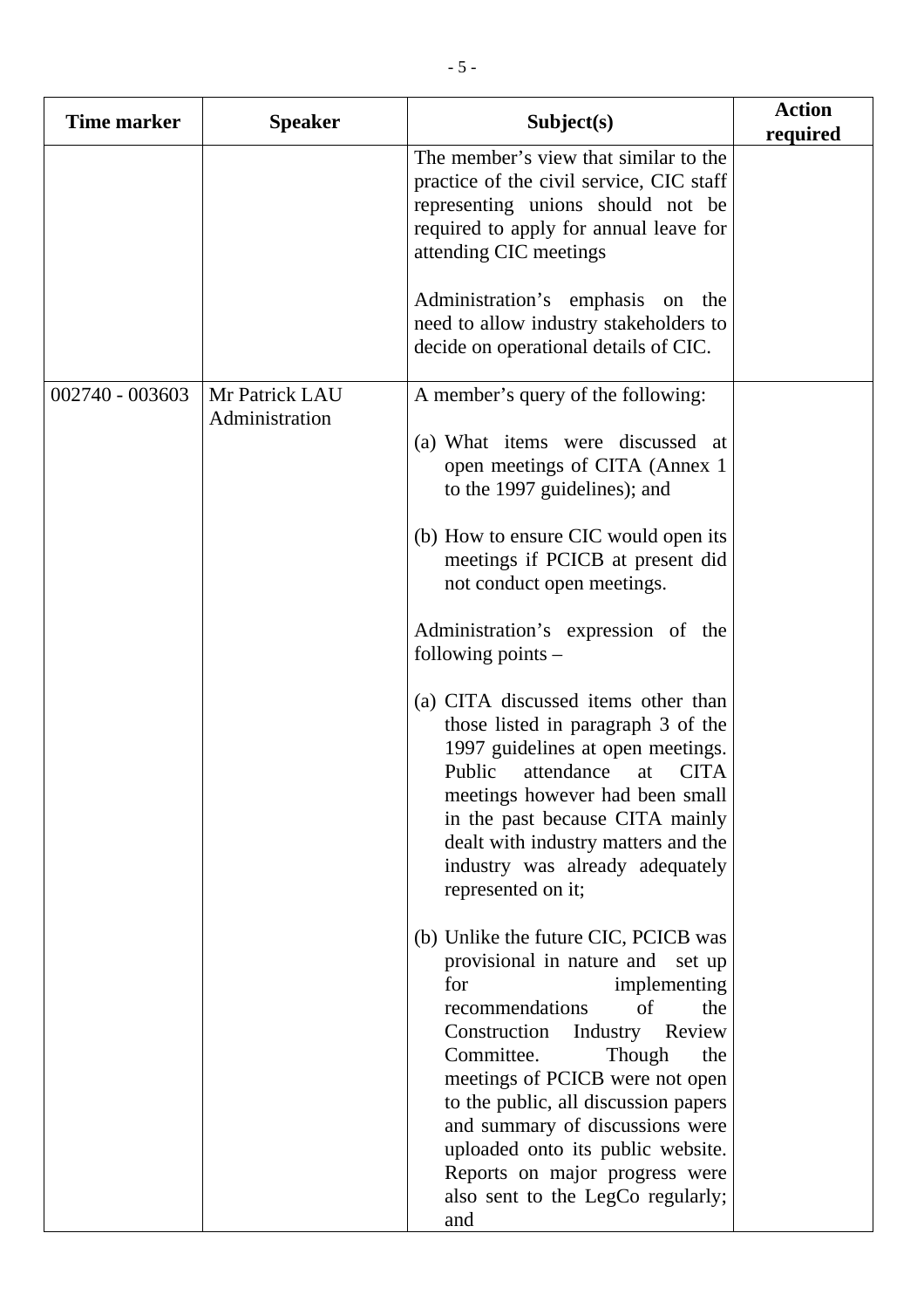| <b>Time marker</b> | <b>Speaker</b>                                                                                                             | Subject(s)                                                                                                                                                                                                                                                                                                                                                                                         | <b>Action</b><br>required |
|--------------------|----------------------------------------------------------------------------------------------------------------------------|----------------------------------------------------------------------------------------------------------------------------------------------------------------------------------------------------------------------------------------------------------------------------------------------------------------------------------------------------------------------------------------------------|---------------------------|
|                    |                                                                                                                            | (c) CIC would need to perform<br>certain statutory functions and<br>exercise certain statutory powers<br>as an umbrella organization.<br>The<br>Bills Committee (BC) had pointed<br>out that conducting open meetings<br>facilitate<br>continued<br>would<br>participation of small stakeholder<br>groups who might not be directly<br>involved in the deliberations of<br>CIC.                    |                           |
|                    |                                                                                                                            | The member's view that if CIC was to<br>open up its meetings, its meeting<br>venue should be situated<br>at<br><sub>a</sub><br>convenient location to facilitate public<br>attendance                                                                                                                                                                                                              |                           |
|                    |                                                                                                                            | Administration shared the member's<br>view but highlighted the need to strike<br>balance<br>in<br>this<br>regard<br>in<br>a<br>consideration<br>of<br>the<br>resource<br>implications                                                                                                                                                                                                              |                           |
| 003604 - 005827    | Chairman<br>Ms LI Fung-ying<br>Mr WONG Kwok-hing<br>Mr Howard YOUNG<br>Ir Dr Raymond HO<br>Mr Alan LEONG<br>Administration | A member's expression of regrets<br>conservative<br>the<br>and<br>over<br>of<br>the<br>uncooperative<br>attitude<br>management of CITA.<br>She was<br>worried that the CIC management<br>would adopt similar attitude                                                                                                                                                                              |                           |
|                    |                                                                                                                            | Administration's explanation that the<br>present proposed hybrid model for the<br>composition of CIC would<br>be<br>conducive to achieving a fair balance<br>of different interests because the<br>Administration would have a larger<br>pool of candidates to select and<br>appoint to CIC. Moreover, various<br>major sectors of the industry would be<br>represented in CIC to provide a strong |                           |
|                    |                                                                                                                            | leadership shared by key stakeholders.<br>Members' request that to enhance<br>facilitate<br>public<br>transparency<br>to                                                                                                                                                                                                                                                                           |                           |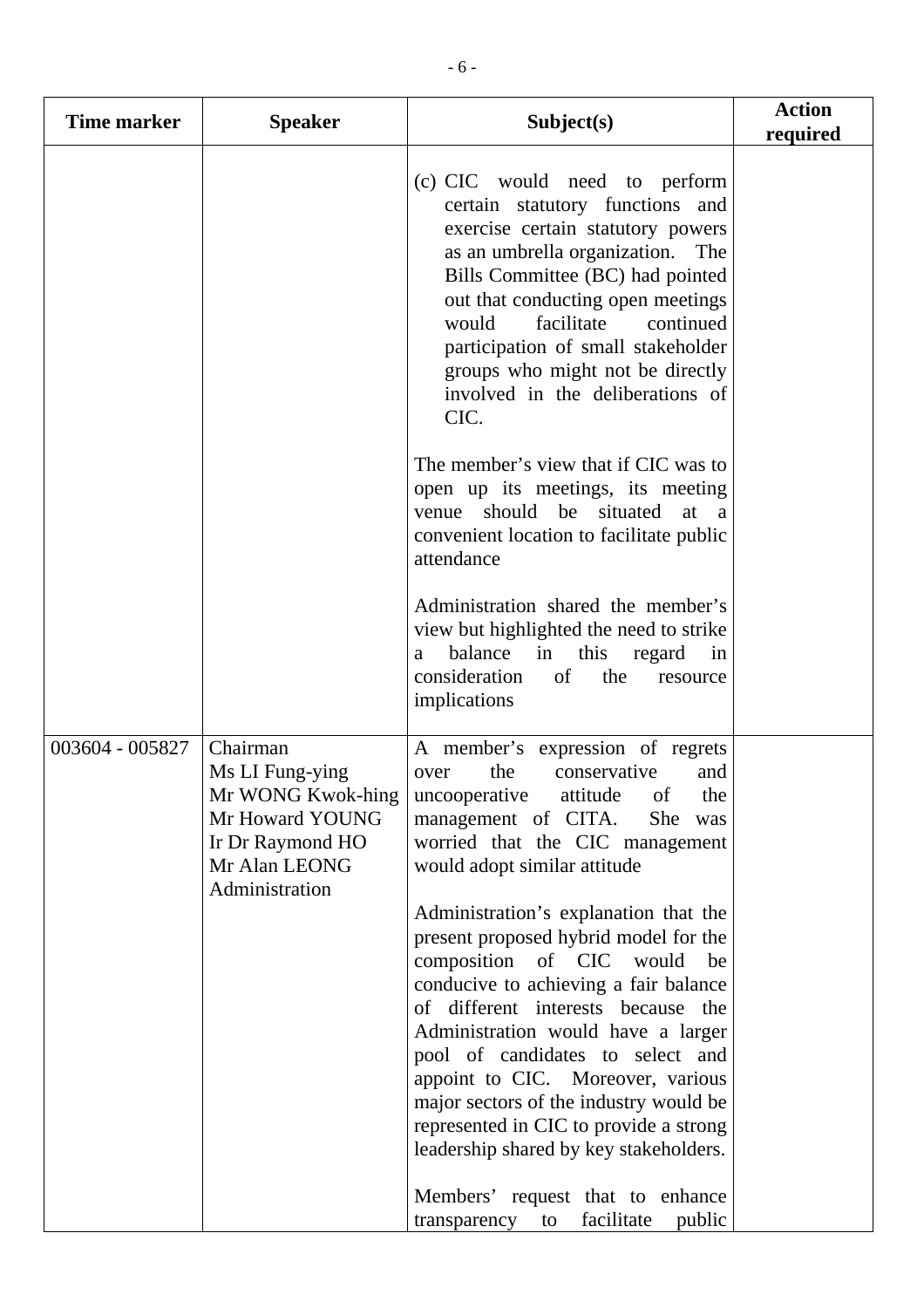| Time marker     | <b>Speaker</b>                                                   | Subject(s)                                                                                                                                                                                                                                                                                                                        | <b>Action</b><br>required |
|-----------------|------------------------------------------------------------------|-----------------------------------------------------------------------------------------------------------------------------------------------------------------------------------------------------------------------------------------------------------------------------------------------------------------------------------|---------------------------|
|                 |                                                                  | scrutiny, it should be provided in law<br>that meetings of CIC be open to the<br>public except under certain specified<br>circumstances. One suggestion was<br>to add a clause in Schedule 2 to the<br><b>Bill</b>                                                                                                                |                           |
|                 |                                                                  | Administration's<br>agreement<br>to<br>examine the suggestion in detail, but<br>reiterated that it might not be<br>appropriate to specify open meeting<br>arrangements in law because of the<br>following considerations -                                                                                                        |                           |
|                 |                                                                  | (a) If the provision was too general, it<br>would easily cause disputes.<br>However,<br>setting out<br>rigid<br>conditions in statute<br>would<br>compromise flexibility in the<br>future operation of CIC; and                                                                                                                   |                           |
|                 |                                                                  | majority preference<br>$(b)$ A<br>for<br>adopting<br>meeting<br>open<br>through<br>arrangements<br>administrative<br>was<br>measures<br>indicated by the industry.                                                                                                                                                                |                           |
| 005828 - 010854 | Chairman<br>Ms Emily LAU<br>Miss CHAN Yuen-han<br>Administration | A member's view on the need for the<br><b>BC</b><br>consider<br>introducing<br>to<br>Committee Stage Amendment (CSA)<br>to the Bill to provide that meetings of<br>CIC should in principle be open to the<br>public if the Administration refused to<br>accede to members' request                                                |                           |
|                 |                                                                  | Administration's reiteration of the<br>need to take into consideration the<br>views of the industry. Hence the<br>undesirability of providing for the<br>open meeting requirement in law<br>Another member's view that if TPB<br>could open up its meetings, there<br>should not be too much difficulty for<br>CIC to follow suit |                           |
|                 |                                                                  | The<br>members'<br>the<br>call<br>upon                                                                                                                                                                                                                                                                                            |                           |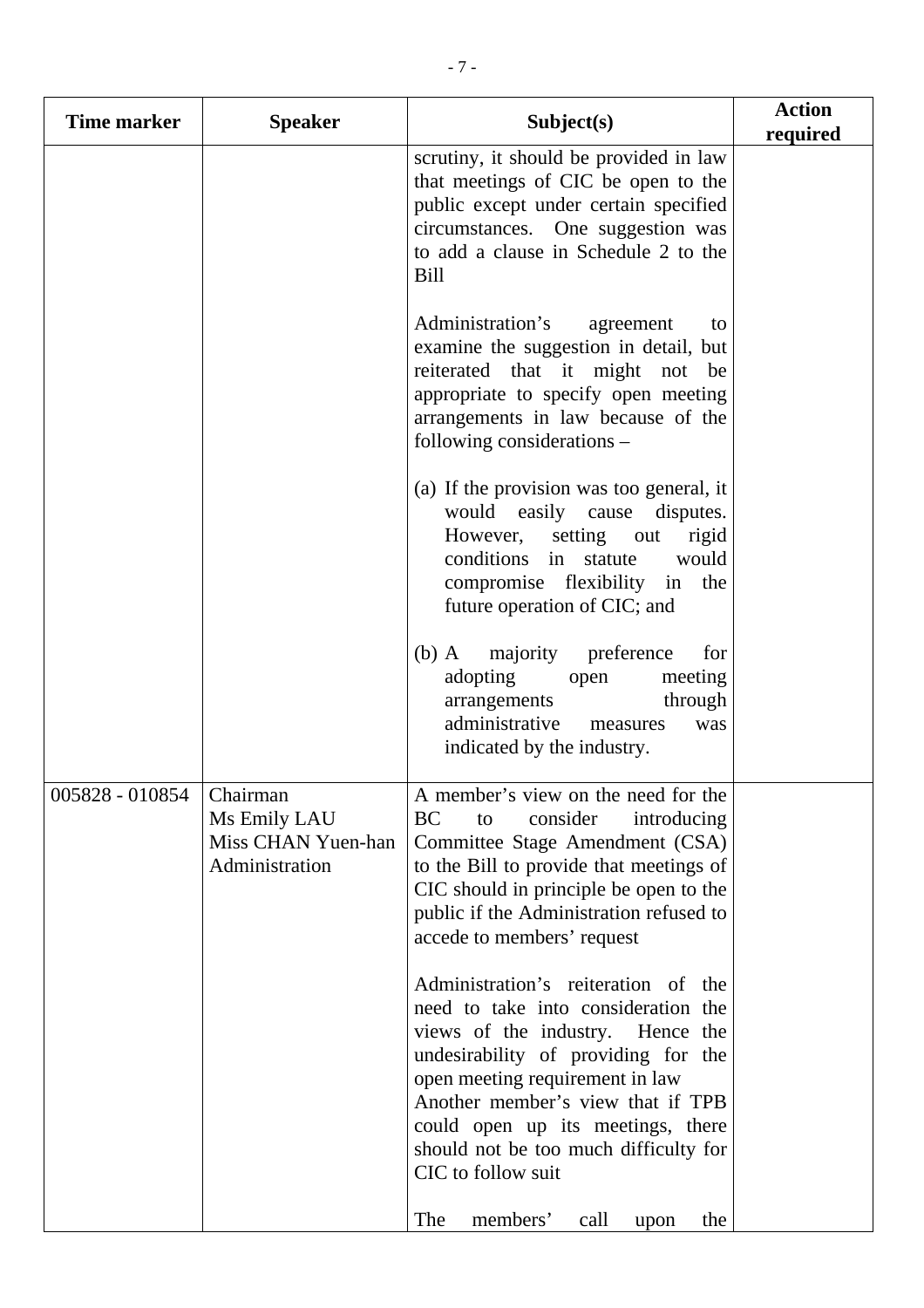| Time marker     | <b>Speaker</b>                                                    | Subject(s)                                                                                                                                                                                                                                                                                                                                                                                                                                                                                                                                                                                                                                                                                                                                                                                                                                                                                                                                                                                                                                                                                            | <b>Action</b><br>required |
|-----------------|-------------------------------------------------------------------|-------------------------------------------------------------------------------------------------------------------------------------------------------------------------------------------------------------------------------------------------------------------------------------------------------------------------------------------------------------------------------------------------------------------------------------------------------------------------------------------------------------------------------------------------------------------------------------------------------------------------------------------------------------------------------------------------------------------------------------------------------------------------------------------------------------------------------------------------------------------------------------------------------------------------------------------------------------------------------------------------------------------------------------------------------------------------------------------------------|---------------------------|
|                 |                                                                   | Administration to refine the 1997<br>guidelines, in particular $3.1(b)$ , $3.1(c)$ ,<br>and $4(a)$ to $4(h)$ , if they were to apply<br>to CIC. In so doing, reference could<br>be made to overseas practices in<br>conducting open meetings                                                                                                                                                                                                                                                                                                                                                                                                                                                                                                                                                                                                                                                                                                                                                                                                                                                          |                           |
| 010855 - 012218 | Chairman<br>Mr Patrick LAU<br>Mr WONG Kwok-hing<br>Administration | A member's view that, to obviate<br>confusion and hence disputes, there<br>was a need to list out the details of<br>the open meeting requirement, and to<br>provide in law the principle of open<br>meetings because:<br>- the meetings of CITA were already<br>open to the public; and<br>- there was a need to gauge public<br>views on some of the matters<br>discussed at CIC's meetings.<br>Administration's reiteration of the<br>following points $-$<br>(a) CITA had opened up its meetings<br>to the public since 1997 although<br>public<br>attendance<br>small.<br>was<br>Similar<br>administrative<br>arrangements could be extended to<br>CIC; and<br>$(b)$ The<br>Administration's<br>policy<br>intention was to encourage CIC to<br>enhance its transparency<br>by<br>conducting open meetings.<br>A member's emphasis on the need to<br>make it clear in the Bill that CIC<br>should in principle open up its<br>meetings to facilitate public scrutiny,<br>and that it should not be given too<br>much free hand in this regard<br>Chairman's recapitulation of the<br>following $-$ |                           |
|                 |                                                                   |                                                                                                                                                                                                                                                                                                                                                                                                                                                                                                                                                                                                                                                                                                                                                                                                                                                                                                                                                                                                                                                                                                       |                           |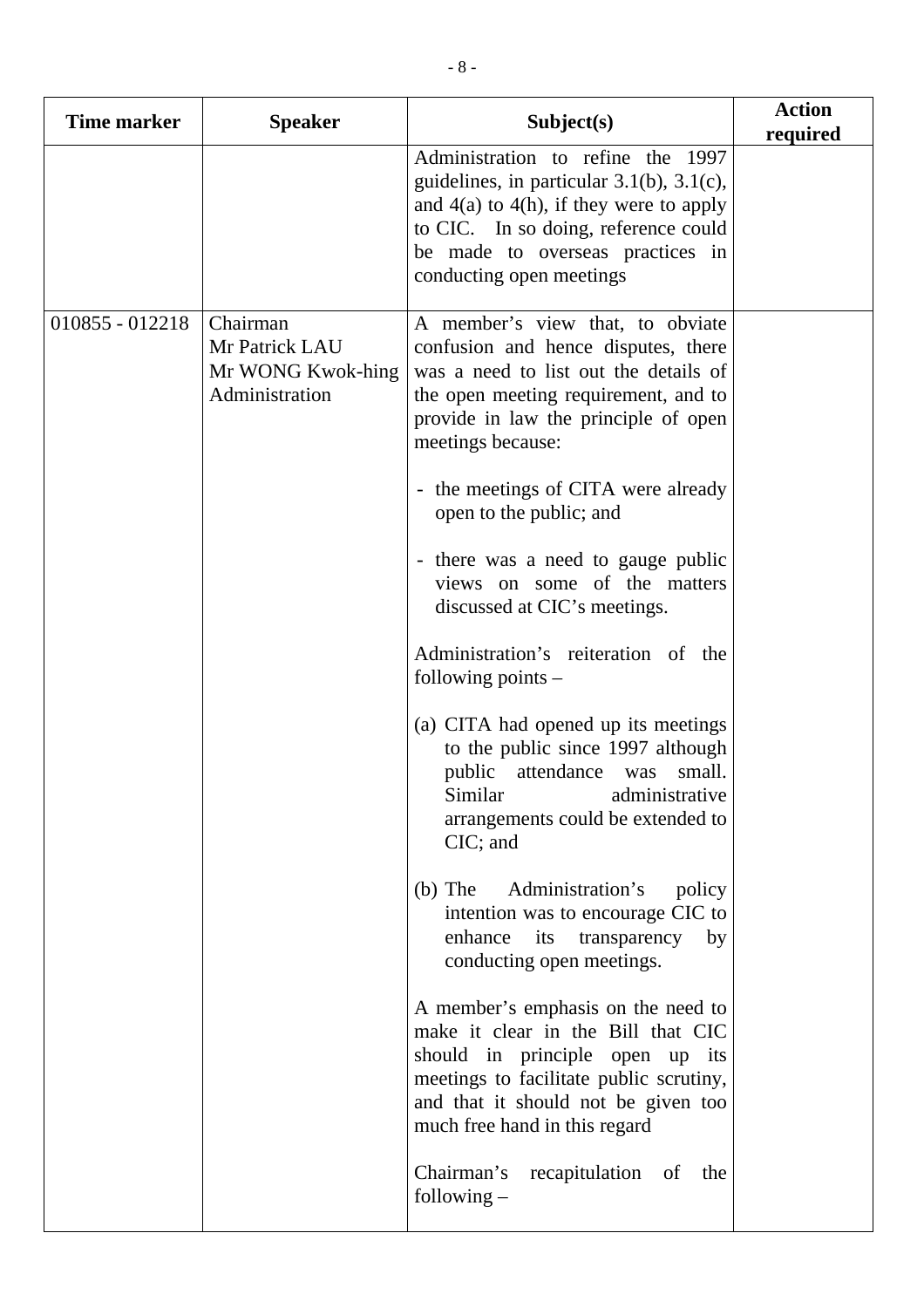| <b>Time marker</b> | <b>Speaker</b>                                                                                         | Subject(s)                                                                                                                                                                                             | <b>Action</b><br>required                                                              |
|--------------------|--------------------------------------------------------------------------------------------------------|--------------------------------------------------------------------------------------------------------------------------------------------------------------------------------------------------------|----------------------------------------------------------------------------------------|
|                    |                                                                                                        | (a) The undertakings made by the<br>Administration at this meeting;                                                                                                                                    |                                                                                        |
|                    |                                                                                                        | (b) Members' view to provide in law The<br>the principle of open meetings; Administration<br>and                                                                                                       | to take action<br>under                                                                |
|                    |                                                                                                        | (c) The possibility of introducing paragraph $3(c)$<br>$BC$ if the of the minutes<br><b>CSA</b><br>the<br>by<br>Administration did not accede to<br>members' request in (b).                           |                                                                                        |
|                    |                                                                                                        | Chairman's advice that the Assistant ALA<br>should consider action<br>Legal<br>Adviser<br>preparing the relevant CSA                                                                                   | take<br>to<br>under<br>paragraph 4 of<br>the minutes                                   |
| $012219 - 012847$  | Chairman<br>Ms Emily LAU<br>Ms LI Fung-ying<br>Miss CHAN Yuen-han<br>Mr Howard YOUNG<br>Administration | Meeting arrangements                                                                                                                                                                                   |                                                                                        |
| 012848-013149      | Chairman<br>Miss CHAN Yuen-han<br>Administration                                                       | Administration's explanation of the<br>lead time necessary to compile the<br>information required by members on<br>financial projections of CITA                                                       |                                                                                        |
|                    |                                                                                                        | A member's emphasis on the need to<br>properly ascertain CITA's financial<br>position                                                                                                                  |                                                                                        |
| 013150 - 013311    | Chairman<br>Ms Emily LAU<br>Ms LI Fung-ying<br>Mr Howard YOUNG<br>Administration                       | Meeting arrangements<br>Chairman's<br>request<br>of<br>the<br>Administration to provide information<br>on the practices of other public bodies<br>which conducted open meetings, such<br>as TPB and HA | The<br>Administration<br>to take action<br>under<br>paragraph $3(d)$<br>of the minutes |
|                    |                                                                                                        | Administration's call upon the BC to<br>start clause-by-clause examination of<br>the Bill pending resolution of the<br>outstanding policy matters                                                      |                                                                                        |